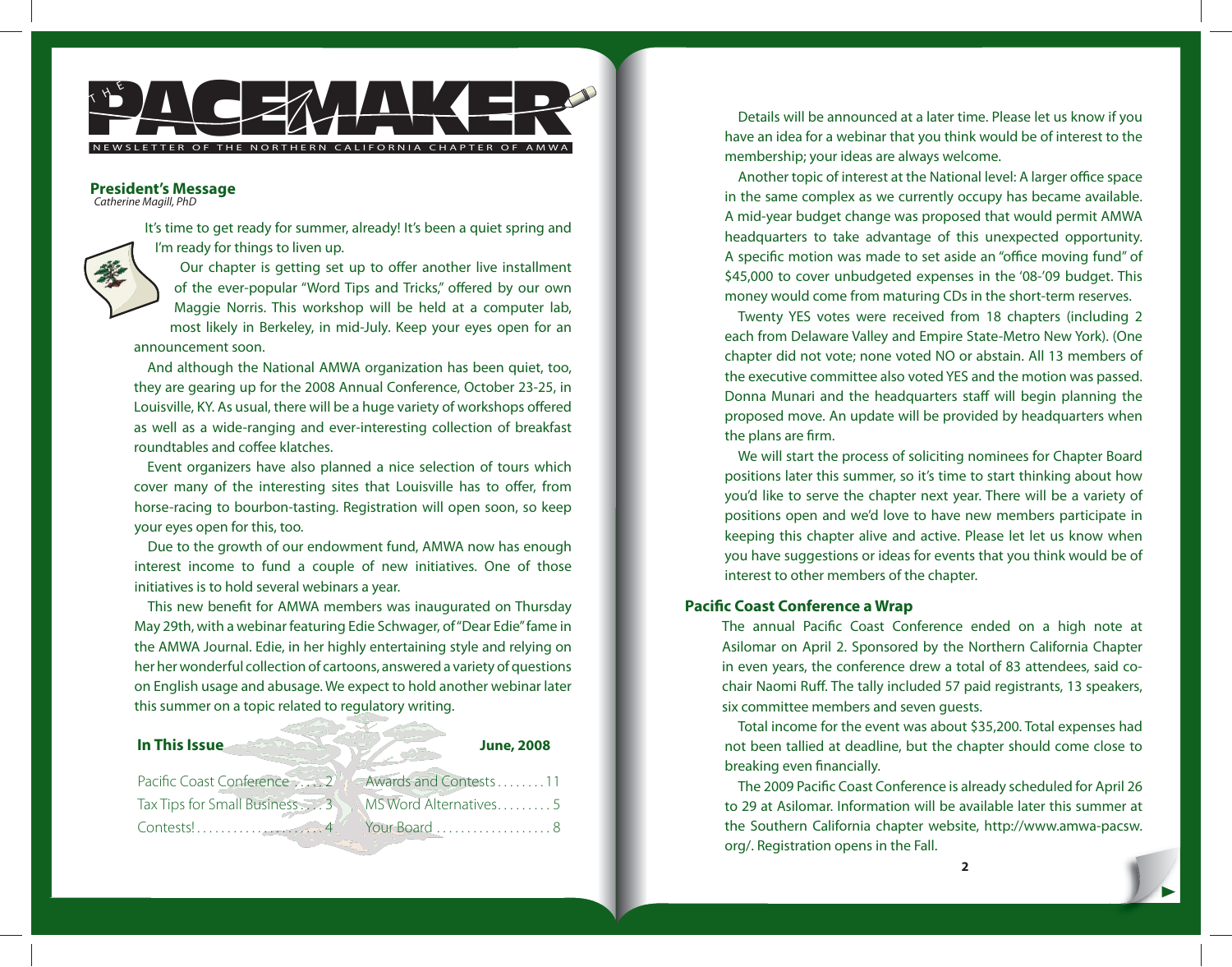## **Tax Tips For Small Businesses: Savvy Ways For Writers, Photographers, Artists And Other Freelancers To Trim Taxes To The Legal Minimum by Julian Block, self-published.** Ruth Winter

Block is not only a lawyer, an accountant, and a former Internal Revenue Service (IRS) special agent, he is also a freelance writer, and he provides invaluable hints that your accountant may not know.

For example, freelance writers have choices on how to claim expenses for furniture, computers, and so on, but the rules take some twists and turns. Block explores the circumstances in which it is advantageous to employ children in a parent's business (and those in which it is not).

He answers what he says is the most frequently asked tax question: "How long should I hang on to records?" and gives exceptions to the "three-year rule."

He also recounts more complex questions from writers, such as the following: "For the past few years, my writing income has been meager. But this year's income will soar because of a six-figure book advance. According to a fellow writer, income averaging will lower my tax tab by many thousands of dollars. When I file next spring, do I need to complete some form for averaging that has to accompany the 1040 form?"

Block's response: "The rules provide no break for someone whose income jumps. A top-to-bottom overhaul of the IRS code, the Tax Reform Act of 1986, included a provision that abolished averaging for nearly everybody.

"My advice is to focus instead on easy and perfectly legal ways for writers to trim taxes. A standard tactic is to stash some of the advance money into one of those retirement plans for self-employed persons."

The book also includes several chapters on practical advice, including tips about making payments at the end of the year, keeping records, sending checks to the IRS, extensions of time to file, and making refund claims.

In addition, Block provides a list of helpful booklets from the IRS such as Pub.463 Travel, Entertainment, Gift and Car expenses.

Block has humorous quotations at the beginning of each chapter.

For the chapter "Big Breaks for 'Small' Freelancers," he includes a quote from President Ronald Reagan: "If our current tax structure were a TV show, it would either be 'Foul-ups, Bleeps and Blunders'...or if it were a movie, it would be 'Take the Money and Run'...and if the IRS ever wanted a theme song, maybe they'll get Sting to do 'Every breath you take, every move you make, I'll be watching you.'"

In the "Get Car Smart" chapter, he includes the bumper sticker quote: "IRS: We've got what it takes to take what you've got."

Block and his book are available at www.julianblocktaxexpert. com.

A version of this article previously appeared in the Spring, 2008 edition of The Newsletter of The National Association of Science Writers. Copyright 2008 by Ruth Winter. All rights reserved. Reprinted with permission.

# **Contests! Enter and Win! The Bastiat Prize 2008 Closes at the End of June**

If you have not yet entered, or if you have colleagues who you think should enter, please make sure to act before the deadline on 30 June in London. It only takes a few minutes to fill out the online application form.

The prize fund is \$15,000, awarded for articles published in print or online that wittily and eloquently explain, promote and defend the principles of the free society: limited government, protection of private property, the rule of law brokered by an independent judiciary, free markets, free speech and sound science.

Up to three articles, published between 1 July 2007 and 30 June 2008, can be entered. They must not add up to more than 4500 words, and should have been published in English. Full details are on the Bastiat Prize website.

Previous winners include Amit Varma (Hindustan Times) Tim Harford (Financial Times), and Mary Anastasia O'Grady (Wall Street Journal). This year's judges include Matt Ridley, Lord Lawson and Anne Applebaum.

For information about the contest, please contact Bastiat Prize Administrator Marc Sidwell in London at info@bastiatprize.org **AAAS Science Journalism Awards Deadline Aug 1**

The American Association for the Advancement of Science Science Journalism Awards have honored distinguished reporting on science annually since 1945. Awards go to individuals, not to their institutions, employers, or publishers,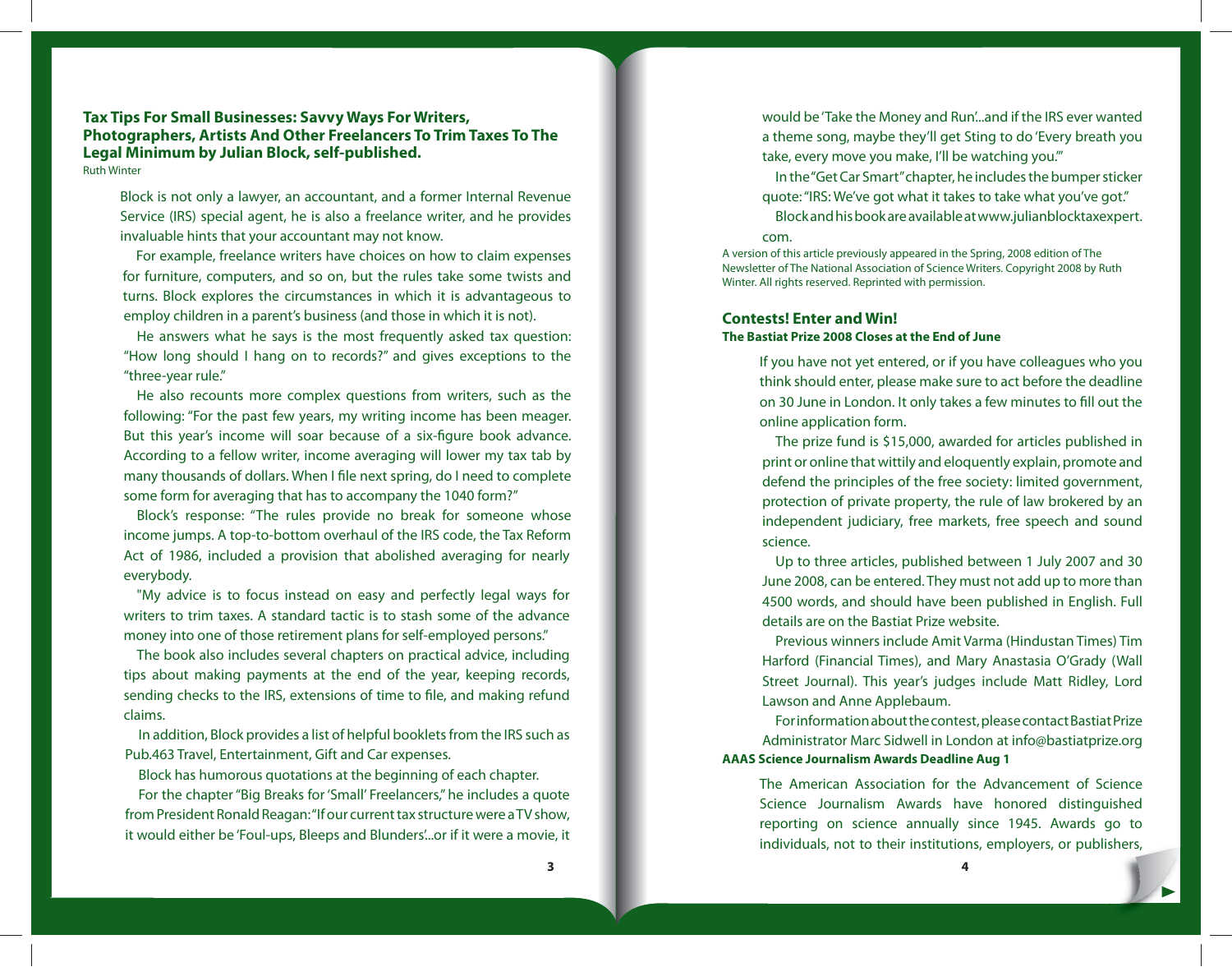for coverage of the sciences, egineering, and mathematics. The awards are an internationally recognized measure of excellence in science journalism for a general audience.

Prizes will be given for news or features published in large U.S. newspapers, small U.S. newspapers, magazines, television, radio, online, and children's science news published worldwide in any medium. Each category winner receives \$3,000 and reasonable expenses to attend the AAAS annual meeting in Chicago in February, 2009.

Details, entry guidelines, and an entry form are available at www. aaas.org/SJAwards. The awards are sponsored by Johnson & Johnson Pharmaceutical Research & Development, L.L.C.

#### HOW TO WRITE

### Tabitha M. Powledge

I despise Microsoft Word.

No, I take that back. What I hate is that Word masquerades as software for writing.

The pathetic term "word processor" is exactly the right description for Word. This is a program that cares about form, not content.

Word is a monster, poky to load and rapacious with memory. I never use it unless I must, usually when I'm editing someone else's manuscript or a publication insists on tracking changes.

Fortunately, there are nimble alternatives, some of them free. A few are even designed for writers.

I discovered some of these programs on the site devoted to what many people think is the best writing software for the Mac, maybe the best writing software there is, Scrivener. A 30-day trial is free; \$39.95 to keep (www.literatureandlatte.com/scrivener.html).

You can write in Scrivener, even huge documents, but the program also claims to be an outliner and a project manager. From the site: "keep all of your research - image files, PDF documents, movies, sound files, and web pages - right inside Scrivener."

I can't evaluate these claims because I can't test Scrivener. In another life I'll get a Mac, but for now I'm stuck with Windows.

The Scrivener folks generously devote a page to alternative writing software (www.literatureandlatte.com/links.html), both Mac and PC.

Thus I went to the Scrivener site to drool and found Windows writing programs. The site particularly recommended PageFour and RoughDraft.

## Each is fast to load and not greedy.

Each is organized around tabs so you can keep several projects in front of you at once - or notes and interviews related to the piece you're working on.

Each generates .rtf files, which permit most of the formatting options you'll need (like italics and boldface). RTF files can be imported by pretty much any word processor, even Word.

Each includes a choice of fonts and document formatting. You shouldn't have to default to Word to tweak its appearance.

Each has tools such as word count and spellchecking. Each incorporates file management and keyword searching.

Each is optionally a two-pane program. Do your writing in the larger window and put other stuff in the smaller one. The programs differ in just what other stuff.

PageFour keeps lists of your documents (the program calls them notebooks) plus outlines of the document you're working on, including any related folders.

RoughDraft calls its small pane a side panel. It has four content tabs: **Files** (a tree view of your drives and content, plus file management); List (file searches); lnsert (automatic word completion plus insertion of special characters and text); and **Pad (**for outlines, notes, interviews or outtakes).

Either of these programs will fill your basic writing needs. I lean toward RoughDraft because it's less authoritarian.

RD lets you store documents anywhere you like on your hard drive. PF wants to store all your work in one specific folder. Storing documents elsewhere is a bit of a big deal involving a number of steps. On the other hand, PF has a very nice Snapshot feature that lets you save multiple versions of what you're writing nearly automatically.

The program differences are traceable to a philosophical difference, illustrated by PF's Help: "When you use PageFour, you do not need to know about files, file locations, saving under different names, etc." PageFour wants you not to bother your pretty little head about trivia like where to store a file and how to save different versions of it.

RoughDraft doesn't want to complicate your writing life either, but it doesn't assume you're a complete n00b who can't be trusted to protect your work.